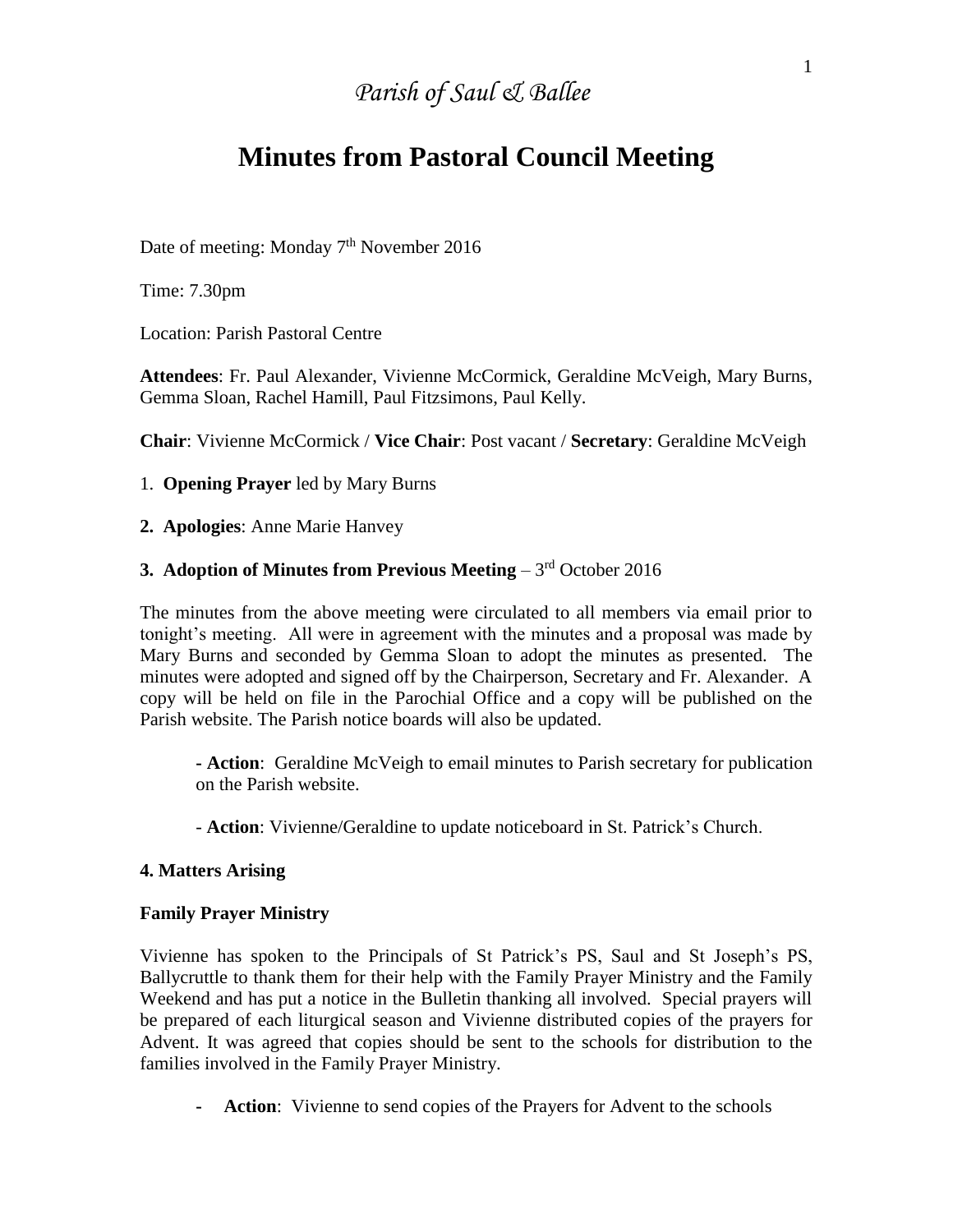#### **Parish Presentation**

The Parish Presentation has been arranged for 7.30pm on Wednesday 16<sup>th</sup> November 2016 and Jim Deeds thinks it should take no longer than 1 - 1½ hours with tea at the end of the meeting. Vivienne will do the introduction and housekeeping. Jim will do the 3 W's of What is a Pastoral Council? Why we have a Pastoral Council and where did we come from? For the 4th W, as to Who we are, we will introduce ourselves and give a summary of what has been achieved in the Parish over our time on the Pastoral Council. Annemarie will cover the Open/Welcoming Theme and Lay Participation. Gemma will cover Faith and Worship. Vivienne will cover the other two themes of Passing on the Faith and The Clergy. Depending on numbers we will divide into groups to discuss the 5 key pastoral themes. The question is what can we do to enhance our Parish and enrich our faith. The meeting will end with a summary and final comments. Jim will do the Opening Prayer and Fr Alexander the Closing Prayer. There will be a notice of the meeting in the Bulletin this weekend and Vivienne will do a notice for the back of the Church.

- **- Action**: Notice of Meeting to go in Bulletin.
- **- Action**: Vivienne to do notice for back of the Church

### **PPC Retreat Day**

The retreat took place at Tobar Mhuire which was an excellent setting and it was a successful day. There was plenty of time for personal prayer and reflection with Mass at the end of the day. We looked at Jesus's leadership style and how we might be called upon to use our skills.Jesus sent out the 72, who are the 72 in our Parish? We need to call for volunteers and get people involved with new lay Ministries. Then Jesus taught the 12 Apostles – we need to be a learning Pastoral Council, a Council who read and discuss and pray together. Then His trusted  $3$  – developing our relationships within the Pastoral Council. We considered our concerns and how we plan to approach these issues. We reach out to the Parish through the Newsletter and the Parish website and have links through the schools, SVP and the Gaelic club. We are called on to discuss our personal commitments and relationships. We felt that everything was going reasonably well. After lunch we reviewed what we have done as a Pastoral Council. We have an action plan and actions are communicated to the Parish through the Newsletter and Parish website. We now have Eucharistic Adoration each week and Morning Prayer each weekday morning and annual retreats for Readers of the Word and Ministers of the Eucharist. Vivienne will e-mail Tobar Mhuire to thank them for facilitating our retreat day.

**- Action:** Vivienne to e-mail Tobar Mhuire

#### **Door of Mercy Pilgrimage:**

15 people went on the Door of Mercy Pilgrimage to St Patrick's and St Malachy's, Belfast. Jim O'Hagan gave an informative talk on the history of St Malachy's Church and the group then did the Door of Mercy pilgrimage at St Patrick's Church, followed by Confessions and Mass. The group then had lunch in the Clayton Hotel. The Door of Mercy will be closed at 3.00pm on Sunday 13th November.

**- Action**: No further action required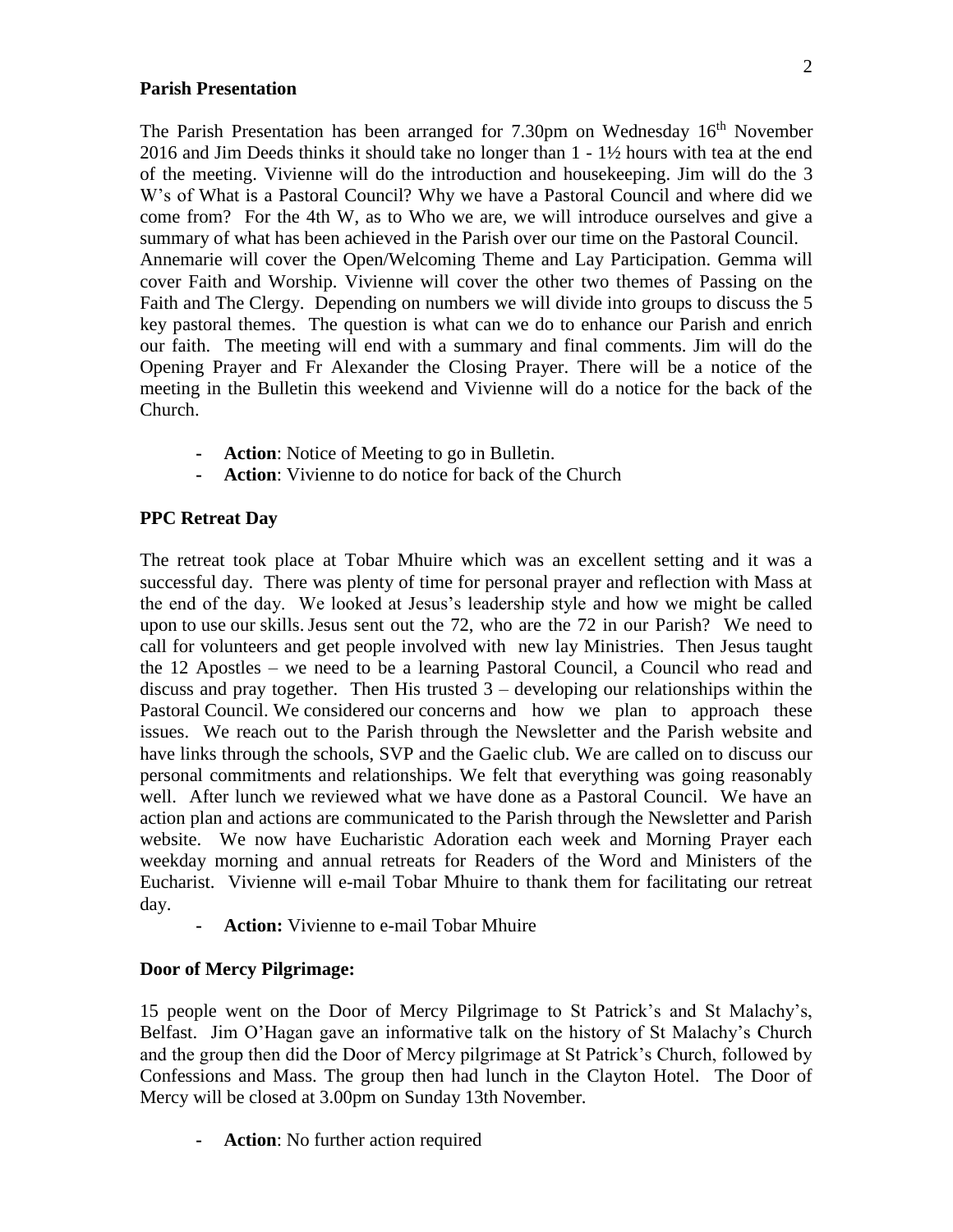#### **Parish Newsletter**

The December issue of the Newsletter is ready and Vivienne will e-mail it to Council members for their comments, so that we can get it to Amanda in good time, as it needs to go out the weekend of  $3<sup>rd</sup>/4<sup>th</sup>$  December. The next issue will be in March.

**- Action:** Vivienne to e-mail Newsletter to Council members

#### **5. Christmas Masses**

Following discussion Christmas Masses were agreed as follows:

|                      | Saul    | <b>Ballycruttle</b> | $\mathbb C$ arlin |
|----------------------|---------|---------------------|-------------------|
| <b>Christmas Eve</b> | 9.00 pm | .00 <sub>pm</sub>   | $- -$             |
| <b>Christmas Day</b> | 9.30 am | $- -$               | .00am             |

There will be the usual Masses during the week before Christmas. There will be no Mass in Saul on St Stephen's Day.

There will be Confessions after 10.00am Mass in Saul on Monday, and Wednesday before Christmas. Confessions in Ballycruttle and Carlin will be held after Sunday Mass on the relevant weeks Mass is celebrated. A Penitential Service will be held in Downpatrick before Christmas and notice of this will go into the Bulletin. The Carol Service has been arranged for Monday 12th December at 7pm and details will go into the Bulletin.

**- Action:** Details of Masses and Confessions to be displayed in each Church

#### **6. Parish Services: Baptisms, Weddings, Funerals**

Vivienne and Geraldine met with the Finance Committee and the follow-up meeting has been scheduled for Tuesday next but due to the Meeting with parishioners on Wednesday and the opening of the Pastoral Centre on Friday this may be rescheduled. We need to define a 'parishioner' and make a decision on appropriate charges for the use of the Church for these services.

**- Action:** To go on Agenda for next meeting

#### **7. Any Other Business**

#### **Parish Pastoral Centre**

The official opening of the Pastoral Centre will take place on Friday 18<sup>th</sup> November and Fr Alexander has obtained a plaque engraved with the Living Church emblem to mark the occasion. Following Mass in the Church at 7.00pm the new Pastoral Centre will be blessed by Fr.Alan McGuckian SJ. Bishop Farquhar was to attend but unfortunately he is presently unwell. Jim Deeds of the Living Church Office and a small number of people who were of great assistance in enabling the Parish to get the Pastoral Centre up and running have been invited. The PPC will provide tea and traybakes afterwards.